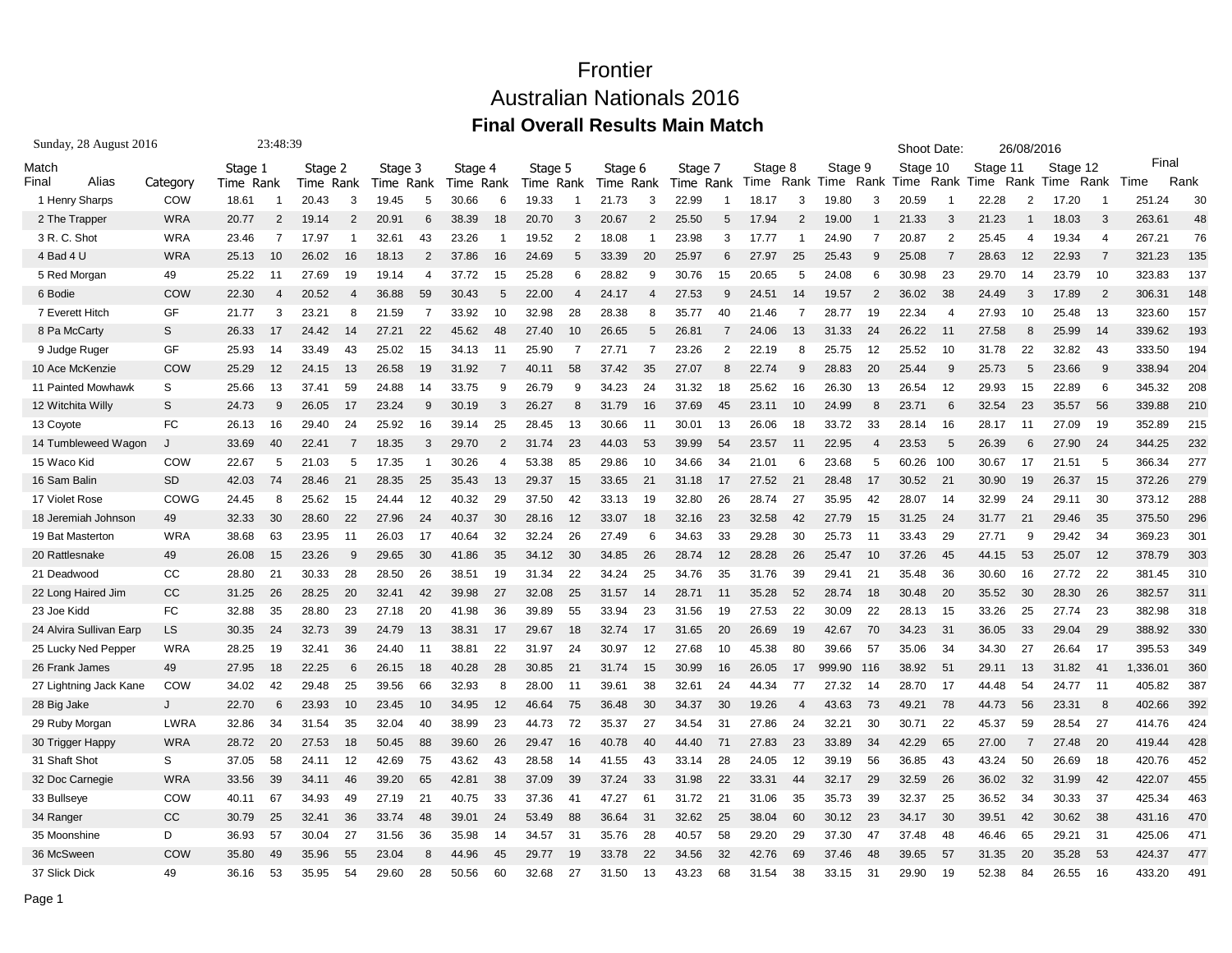| Sunday, 28 August 2016    |            | 23:48:40             |    |                      |     |                 |      |                 |      |                 |      |                 |      |                      |                |                 |      |                 | Shoot Date: |                  |      | 26/08/2016       |      |                  |      |               |      |
|---------------------------|------------|----------------------|----|----------------------|-----|-----------------|------|-----------------|------|-----------------|------|-----------------|------|----------------------|----------------|-----------------|------|-----------------|-------------|------------------|------|------------------|------|------------------|------|---------------|------|
| Match<br>Alias<br>Final   | Category   | Stage 1<br>Time Rank |    | Stage 2<br>Time Rank |     | Stage 3<br>Time | Rank | Stage 4<br>Time | Rank | Stage 5<br>Time | Rank | Stage 6<br>Time | Rank | Stage 7<br>Time Rank |                | Stage 8<br>Time | Rank | Stage 9<br>Time | Rank        | Stage 10<br>Time | Rank | Stage 11<br>Time | Rank | Stage 12<br>Time | Rank | Final<br>Time | Rank |
| 38 Jack Hays              | <b>SGF</b> | 32.49                | 33 | 35.12                | 50  | 35.50           | 51   | 43.76           | 44   | 40.58           | 61   | 41.03           | 41   | 36.53                | 41             | 29.14           | 28   | 31.79           | 27          | 36.84            | 42   | 43.02            | 48   | 31.16            | 39   | 436.96        | 505  |
| 39 Tin Can Ali            | LWRA       | 31.61                | 27 | 33.76                | 44  | 32.09           | 41   | 47.37           | 52   | 33.98           | 29   | 46.11           | 59   | 41.18                | -61            | 30.65           | -34  | 36.34           | 46          | 37.45            | 47   | 39.18            | 40   | 29.78            | 36   | 439.50        | 516  |
| 40 Lucky Strike           | GF         | 29.05                | 23 | 47.98                | 90  | 30.91           | 33   | 38.63           | 21   | 29.66           | 17   | 38.84           | 36   | 39.90                | 53             | 32.15           | 40   | 54.36           | 91          | 29.88            | 18   | 36.81            | 35   | 36.62            | 63   | 444.79        | 520  |
| 41 JayBird                | L49        | 32.35                | 31 | 33.47                | 42  | 40.91           | 73   | 49.17           | 56   | 39.20           | 50   | 43.84           | 52   | 33.46                | 29             | 35.68           | 54   | 31.54           | 25          | 40.90            | 60   | 35.61            | 31   | 33.17            | 44   | 449.30        | 547  |
| 42 Slim Mosley            | COW        | 34.82                | 46 | 41.21                | 70  | 36.53           | 56   | 49.09           | 55   | 30.23           | 20   | 36.11           | 29   | 46.02                | 78             | 26.97           | 20   | 41.07           | 65          | 27.91            | 13   | 50.94            | 77   | 28.24            | 25   | 449.14        | 554  |
| 43 Virgil Earp            | <b>SD</b>  | 39.94                | 66 | 38.06                | 61  | 30.68           | 32   | 41.18           | 34   | 39.12           | 49   | 37.08           | 32   | 41.19                | 62             | 39.47           | 64   | 33.69           | 32          | 36.18            | 40   | 37.80            | 36   | 38.25            | 70   | 452.64        | 578  |
| 44 Kid Kody               | J          | 28.91                | 22 | 30.63                | 31  | 49.17           | 84   | 38.59           | 20   | 39.83           | 54   | 41.23           | 42   | 35.73                | 39             | 35.91           | 56   | 27.83           | 16          | 39.92            | 58   | 41.20            | 45   | 84.23            | 111  | 493.18        | 578  |
| 45 Grizzly Grumps         | SL         | 35.57                | 47 | 29.68                | 26  | 36.43           | 54   | 45.92           | 49   | 40.08           | 57   | 41.63           | 44   | 32.95                | 27             | 29.91           | 32   | 34.24           | 36          | 52.84            | 89   | 45.99            | 64   | 37.57            | 69   | 462.81        | 594  |
| 46 Lobo                   | FC         | 32.36                | 32 | 35.18                | 51  | 31.67           | 37   | 48.35           | 54   | 36.92           | 37   | 53.35           | 71   | 37.95                | 47             | 37.03           | 58   | 31.55           | 26          | 34.81            | 33   | 65.89            | 100  | 36.11            | 59   | 481.17        | 605  |
| 47 Moondyne Joe           | COW        | 33.46                | 38 | 31.17                | 33  | 38.02           | 64   | 43.28           | 41   | 35.77           | 34   | 55.73           | 78   | 35.44                | 36             | 36.07           | 57   | 34.21           | 35          | 52.99            | 90   | 44.03            | 52   | 34.09            | 48   | 474.26        | 606  |
| 48 Cool Hand Luke         | COW        | 41.88                | 73 | 45.87                | 82  | 31.33           | 35   | 50.23           | 59   | 54.70           | 93   | 50.25           | 65   | 24.32                | $\overline{4}$ | 25.50           | 15   | 35.95           | 42          | 25.37            | 8    | 47.29            | 66   | 36.98            | 66   | 469.67        | 608  |
| 49 Terrible George Atholw | <b>WRA</b> | 32.11                | 28 | 30.54                | 30  | 31.72           | 38   | 47.59           | 53   | 49.26           | 79   | 45.22           | 56   | 42.91                | 67             | 31.35           | 37   | 31.86           | 28          | 33.28            | 27   | 52.15            | 83   | 47.80            | 93   | 475.79        | 619  |
| 50 Tony Diablo            | 49         | 37.73                | 59 | 39.12                | 63  | 28.94           | 27   | 43.02           | 40   | 40.61           | 62   | 56.01           | 80   | 36.82                | 42             | 43.57           | 71   | 35.84           | 40          | 39.01            | 52   | 34.43            | 28   | 37.50            | 68   | 472.60        | 632  |
| 51 Hipshot                | <b>CB</b>  | 33.72                | 41 | 32.69                | 38  | 33.14           | 45   | 43.58           | 42   | 53.48           | 87   | 57.74           | 84   | 40.42                | 56             | 34.02           | 47   | 51.20           | 86          | 36.80            | 41   | 33.45            | 26   | 31.28            | 40   | 481.52        | 633  |
| 52 Stan Wellback          | GF         | 38.18                | 60 | 30.82                | 32  | 49.66           | 86   | 49.47           | 57   | 39.91           | 56   | 42.73           | 49   | 55.54                | 92             | 35.43           | 53   | 36.04           | 44          | 38.49            | 50   | 35.17            | 29   | 29.23            | 32   | 480.67        | 640  |
| 53 Pilgrim                | ES         | 35.73                | 48 | 33.77                | 45  | 29.63           | 29   | 54.05           | 70   | 34.69           | 32   | 41.65           | 45   | 44.97                | 76             | 45.89           | 82   | 44.65           | 76          | 37.48            | 48   | 39.35            | 41   | 34.57            | 50   | 476.43        | 642  |
| 54 Sister Sarah Carnegie  | LG         | 32.31                | 29 | 34.38                | 48  | 35.21           | 50   | 46.39           | 50   | 41.60           | 64   | 43.16           | 50   | 30.55                | 14             | 43.20           | 70   | 38.26           | 51          | 44.18            | 72   | 58.29            | 92   | 35.47            | 55   | 483.00        | 645  |
| 55 Jericho                | <b>SGF</b> | 33.01                | 36 | 33.26                | 41  | 36.90           | 60   | 42.66           | 37   | 47.90           | 78   | 45.76           | 57   | 46.35                | 81             | 39.38           | 63   | 38.10           | 49          | 36.11            | 39   | 52.62            | 85   | 29.40            | 33   | 481.45        | 659  |
| 56 Old Griz               | S          | 42.36                | 75 | 37.61                | 60  | 34.71           | 49   | 50.82           | 61   | 43.63           | 69   | 39.32           | 37   | 37.75                | 46             | 33.59           | 46   | 38.42           | 52          | 40.50            | 59   | 45.68            | 61   | 33.82            | 47   | 478.21        | 662  |
| 57 Hoss Doyle             | <b>SL</b>  | 35.87                | 51 | 30.44                | 29  | 29.94           | 31   | 59.61           | 83   | 38.26           | 45   | 42.12           | 48   | 89.63                | 112            | 40.81           | 67   | 40.16           | 60          | 49.52            | 80   | 37.97            | 37   | 28.97            | 28   | 523.30        | 671  |
| 58 Cactus                 | 49         | 36.22                | 54 | 36.94                | 58  | 42.71           | 76   | 49.57           | 58   | 39.22           | 51   | 53.71           | 73   | 44.77                | 73             | 32.84           | 43   | 35.65           | 38          | 37.32            | 46   | 51.68            | 81   | 27.50            | 21   | 488.13        | 672  |
| 59 Mc Ginty               | LS         | 41.78                | 72 | 43.39                | 78  | 31.90           | 39   | 45.24           | 47   | 43.17           | 68   | 52.08           | 68   | 38.37                | 50             | 29.99           | 33   | 38.87           | 53          | 36.97            | 44   | 42.56            | 47   | 41.39            | 75   | 485.71        | 674  |
| 60 Pot Shot Pete          | <b>BW</b>  | 48.40                | 89 | 36.36                | 57  | 36.03           | 52   | 51.53           | 64   | 37.66           | 44   | 44.83           | 54   | 35.69                | 38             | 29.61           | 31   | 39.75           | 58          | 34.47            | 32   | 51.41            | 79   | 42.22            | 78   | 487.96        | 676  |
| 61 Sugarfoot              | D          | 36.90                | 56 | 40.65                | 67  | 40.00           | 69   | 46.83           | 51   | 36.95           | 38   | 41.78           | 47   | 37.00                | 43             | 34.49           | 49   | 57.89           | 98          | 42.24            | 64   | 45.06            | 58   | 35.61            | 57   | 495.40        | 697  |
| 62 Trixie Belle           | COWG       | 46.90                | 85 | 42.61                | 76  | 37.60           | 63   | 54.83           | 73   | 36.77           | 36   | 51.37           | 66   | 38.75                | 51             | 37.26           | 59   | 35.89           | 41          | 33.41            | 28   | 49.80            | 75   | 37.48            | 67   | 502.67        | 720  |
| 63 KT                     | LJ         | 34.11                | 43 | 50.66                | 96  | 31.18           | 34   | 56.85           | -77  | 35.58           | 33   | 52.25           | 70   | 41.23                | 63             | 32.25           | 41   | 44.63           | 75          | 43.21            | 68   | 39.67            | 43   | 45.99            | 89   | 507.61        | 732  |
| 64 Wild Turkey            | COW        | 33.25                | 37 | 34.30                | 47  | 40.26           | 70   | 53.42           | 68   | 39.71           | 53   | 46.09           | 58   | 44.74                | 72             | 31.24           | 36   | 53.25           | 88          | 54.38            | 93   | 47.49            | 67   | 34.21            | 49   | 512.34        | 738  |
| 65 Sunrise Ned            | <b>SGF</b> | 36.12                | 52 | 39.85                | 64  | 72.03           | 110  | 53.85           | 69   | 36.65           | 35   | 43.26           | 51   | 38.06                | 49             | 43.77           | 74   | 41.34           | 66          | 35.93            | 37   | 38.85            | 39   | 51.52            | 98   | 531.23        | 744  |
| 66 Duke York              | <b>CB</b>  | 40.61                | 69 | 31.37                | 34  | 36.37           | 53   | 50.89           | 62   | 57.67           | 98   | 53.62           | 72   | 40.80                | 59             | 43.62           | 72   | 43.42           | 72          | 44.05            | 71   | 41.51            | 46   | 34.60            | 51   | 518.53        | 759  |
| 67 Mollie Johnson         | LWRA       | 41.60                | 71 | 32.95                | 40  | 39.86           | 68   | 40.47           | 31   | 47.86           | 77   | 44.92           | 55   | 35.57                | 37             | 53.98           | 100  | 40.43           | 62          | 42.81            | 67   | 45.61            | 60   | 46.57            | 92   | 512.63        | 760  |
| 68 Slap Happy             | FC         | 36.59                | 55 | 41.41                | 71  | 40.70           | 71   | 50.90           | 63   | 38.74           | 46   | 62.07           | 91   | 49.52                | 86             | 34.13           | 48   | 39.04           | 55          | 39.36            | 55   | 49.32            | 73   | 34.75            | 52   | 516.53        | 766  |
| 69 Mr Long Colt           | <b>BW</b>  | 44.13                | 82 | 35.39                | 52  | 33.12           | 44   | 45.20           | 46   | 40.70           | 63   | 58.17           | 85   | 39.60                | 52             | 44.43           | 78   | 38.93           | 54          | 49.51            | 79   | 53.00            | 87   | 35.43            | 54   | 517.6'        | 776  |
| 70 Murky Mick             | S          | 35.81                | 50 | 42.56                | 75  | 33.60           | 47   | 61.74           | 85   | 37.57           | 43   | 39.65           | 39   | 55.77                | 93             | 53.93           | 99   | 41.72           | 67          | 39.55            | 56   | 38.30            | 38   | 43.92            | 84   | 524.12        | 776  |
| 71 Zeralda James          | LS         | 34.64                | 45 | 35.52                | 53  | 42.54           | 74   | 64.89           | 90   | 47.37           | 76   | 56.96           | 82   | 38.05                | 48             | 46.83           | 87   | 34.66           | 37          | 39.05            | 53   | 52.13            | 82   | 36.93            | 65   | 529.57        | 792  |
| 72 Cheyenne Jack          | L49        | 46.80                | 84 | 40.74                | 68  | 27.62           | 23   | 77.02           | 103  | 37.23           | 40   | 59.59           | 88   | 44.89                | 75             | 35.08           | 51   | 41.05           | 64          | 35.11            | 35   | 53.08            | 88   | 40.41            | -74  | 538.62        | 793  |
| 73 Ruff Anreddy           | ES         | 39.42                | 65 | 43.13                | 77  | 36.56           | 57   | 57.35           | 79   | 39.06           | 47   | 47.35           | 62   | 61.74                | 98             | 53.42           | 97   | 41.91           | 68          | 43.57            | 70   | 43.73            | 51   | 35.99            | 58   | 543.23        | 829  |
| 74 Broken Knee            | D          | 40.47                | 68 | 59.56                | 103 | 37.38           | 61   | 56.99           | 78   | 42.02           | 65   | 56.24           | 81   | 43.24                | 69             | 46.17           | 83   | 44.14           | 74          | 41.97            | 62   | 30.67            | 17   | 41.49            | 76   | 540.34        | 837  |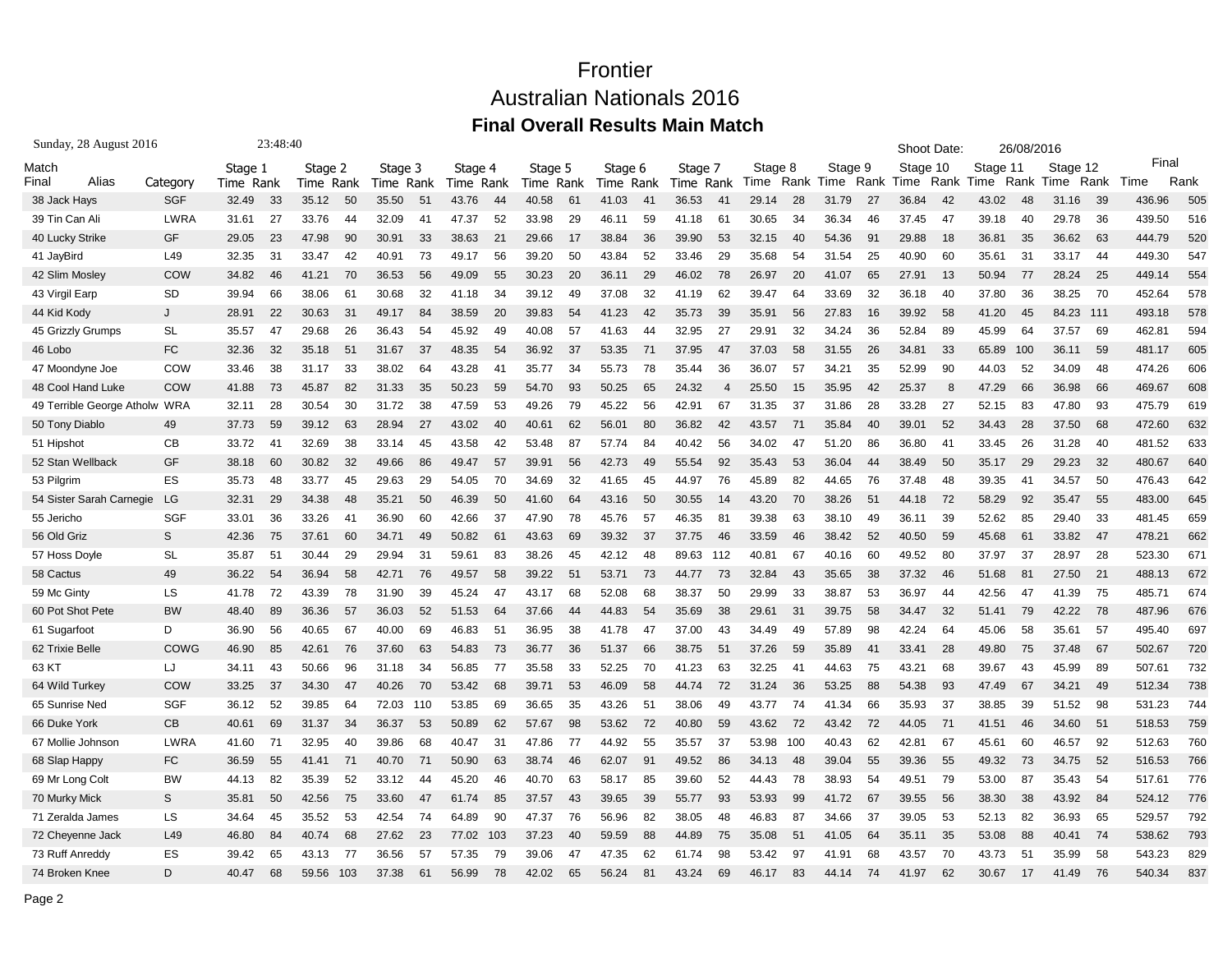| Sunday, 28 August 2016  |             | 23:48:40      |               |                          |              |              |               |              |                          |               | Shoot Date:     | 26/08/2016    |               |                  |
|-------------------------|-------------|---------------|---------------|--------------------------|--------------|--------------|---------------|--------------|--------------------------|---------------|-----------------|---------------|---------------|------------------|
| Match                   |             | Stage 1       | Stage 2       | Stage 3                  | Stage 4      | Stage 5      | Stage 6       | Stage 7      | Stage 8                  | Stage 9       | Stage 10        | Stage 11      | Stage 12      | Final            |
| Alias<br>Final          | Category    | Time Rank     | Time Rank     | Time Rank                | Rank<br>Time | Rank<br>Time | Rank<br>l ime | Time Rank    | Rank<br>Time             | Rank<br>Time  | Rank<br>Time    | Rank<br>Time  | Rank<br>Time  | Rank<br>Time     |
| 75 Mrs Mac              | <b>CBNS</b> | 38.53<br>62   | 53.15<br>101  | 40.76<br>72              | 51.56<br>65  | 40.12<br>59  | 52.23<br>69   | 83<br>48.19  | 42.21<br>68              | 43.06<br>71   | 49.70<br>81     | 44.99<br>57   | 38.36<br>- 71 | 859<br>542.86    |
| 76 Ringo                | 49          | 999.00<br>113 | 999.00<br>113 | 33.22<br>46              | 42.87<br>39  | 40.14<br>60  | 37.24<br>33   | 42.87<br>66  | 33.46<br>45              | 52.81<br>87   | 39.14<br>54     | 59.06<br>93   | 999.00<br>113 | 862<br>3,377.81  |
| 77 Fargo Wells          | <b>SD</b>   | 43.36<br>79   | 80<br>44.05   | 53.32<br>94              | 57.62<br>81  | 42.28<br>66  | 48.12<br>63   | 42.50<br>65  | 38.56<br>61              | 45.55<br>77   | 82<br>49.80     | 44.69<br>55   | 36.34<br>61   | 864<br>546.19    |
| 78 Scarlet Assassin     | LG          | 55.26<br>102  | 40.13<br>65   | 49.79<br>87              | 62.45<br>88  | 44.44<br>71  | 49.79<br>64   | 37.53<br>44  | 44.16<br>76              | 42.29<br>69   | 76<br>45.73     | 45.84<br>62   | 36.57<br>62   | 866<br>553.98    |
| 79 Arkansas             | SGF         | 41.19<br>70   | 47.70<br>88   | 99<br>56.19              | 72<br>54.79  | 58.53<br>100 | 90<br>61.73   | 42.37<br>64  | 45.51<br>81              | 38.24<br>50   | 42.13<br>63     | 43.04<br>49   | 33.50<br>45   | 564.92<br>871    |
| 80 Pistol Packin' Pixie | <b>BWL</b>  | 47.01<br>86   | 56<br>36.28   | 43.45<br>78              | 54.99<br>74  | 39.06<br>47  | 103<br>80.21  | 55<br>40.15  | 51.97<br>96              | 50.31<br>82   | 74<br>45.01     | 47.72<br>68   | 36.21<br>60   | 879<br>572.37    |
| 81 Tunstall             | COW         | 34.58<br>44   | 45.78<br>81   | 55.52<br>98              | 75<br>55.17  | 52<br>39.55  | 51.94<br>67   | 88<br>53.03  | 49.63<br>92              | 85<br>51.19   | 52.03<br>86     | 39.79<br>44   | 39.59<br>73   | 567.80<br>885    |
| 82 Slim Pickins         | 49          | 44.19<br>83   | 40.48<br>66   | 36.60<br>58              | 54.37<br>71  | 73<br>45.43  | 61.50<br>89   | 74<br>44.78  | 50.17<br>94              | 60.51<br>100  | 42.45<br>66     | 48.11<br>69   | 36.91<br>64   | 565.50<br>907    |
| 83 Yosemite Sam         | <b>FC</b>   | 43.77<br>81   | 62<br>38.30   | 119.12<br>114            | 52.23<br>66  | 67<br>42.65  | 46<br>41.69   | 82<br>46.71  | 73<br>43.64              | 78<br>47.02   | 94<br>54.55     | 52.71<br>86   | 39.16<br>72   | 621.55<br>921    |
| 84 Miss Mollie          | <b>LWRA</b> | 38.42<br>61   | 90.18<br>112  | 68.29<br>108             | 52.91<br>67  | 74<br>46.10  | 46.98<br>60   | 84<br>48.70  | 40.69<br>65              | 108<br>74.02  | 69<br>43.22     | 49.41<br>74   | 46<br>33.54   | 632.46<br>928    |
| 85 Jesse James          | SGF         | 47.13<br>87   | 79<br>43.81   | 39.72<br>67              | 70.99<br>97  | 54.39<br>91  | 59.13<br>87   | 40.95<br>60  | 35.82<br>55              | 63<br>40.65   | 58.34<br>97     | 49.15<br>72   | 77<br>41.93   | 932<br>582.01    |
| 86 Jake Lonegran        | COW         | 42.78<br>76   | 46.28<br>84   | 36.52<br>55              | 58.65<br>82  | 92<br>54.48  | 55.38<br>76   | 79<br>46.04  | 54.58<br>102             | 50.94<br>84   | 46.02<br>77     | 53.61<br>89   | - 79<br>43.15 | 588.43<br>975    |
| 87 Miss Lilly Rose      | COWG        | 39.28<br>64   | 46.03<br>83   | 82.63<br>113             | 69.47<br>93  | 70<br>43.77  | 55.95<br>79   | 94<br>56.54  | 40.71<br>66              | 50.38<br>83   | 73<br>44.33     | 54.99<br>90   | 43.27<br>80   | 988<br>627.35    |
| 88 Miss Fire            | <b>FC</b>   | 53.41<br>101  | 97<br>50.81   | 48.83<br>83              | 87<br>61.80  | 82<br>51.48  | 65.50<br>96   | 80<br>46.10  | 49.09<br>90              | 36.18<br>45   | 41.95<br>61     | 80<br>51.63   | 53.22 103     | 1005<br>610.00   |
| 89 Mollydooka           | S           | 51.64<br>96   | 95<br>50.53   | 62<br>37.46              | 75.45<br>101 | 49.97<br>80  | 64.99<br>94   | 40.52<br>57  | 34.67<br>50              | 39.98<br>59   | 106<br>63.70    | 64.92<br>99   | 57.52 106     | 631.35<br>1005   |
| 90 Admiral              | 49          | 50.15<br>93   | 72<br>41.70   | 49.21<br>85              | 57.38<br>80  | 83<br>51.87  | 83<br>57.30   | 96<br>58.50  | 47.05<br>88              | 92<br>55.11   | 50.06<br>84     | 48.18<br>70   | 43.86<br>83   | 1009<br>610.37   |
| 91 Johnny U-Marr        | <b>SD</b>   | 49.97<br>92   | 89<br>47.79   | 43.22<br>77              | 73.55<br>99  | 54.28<br>90  | 54.43<br>75   | 70<br>43.56  | 60.28<br>106             | 49.36<br>80   | 45.72<br>75     | 48.98<br>71   | 44.26<br>85   | 1009<br>615.40   |
| 92 Lucky Banjora        | <b>LWRA</b> | 43.15<br>78   | 73<br>42.04   | 55.03<br>97              | 56.25<br>76  | 49.97<br>80  | 53.94<br>74   | 85<br>48.96  | 65.82<br>109             | 57.42<br>97   | 88<br>52.64     | 45.87<br>63   | 99<br>51.55   | 1019<br>622.64   |
| 93 Sam Sixkiller        | COW         | 49.04<br>90   | 40.95<br>69   | 50.56<br>89              | 64.24<br>89  | 56.51<br>97  | 83.58<br>105  | 90<br>53.53  | 46.38<br>85              | 49.19<br>79   | 52.18<br>87     | 59.45<br>94   | 43.27<br>80   | 1054<br>648.88   |
| 94 Trixie Barı          | L49         | 42.84<br>77   | 42.46<br>74   | 43.77<br>79              | 70.38<br>94  | 59.47<br>101 | 58.22<br>86   | 102<br>65.63 | 51.74<br>95              | 53.51<br>89   | 55.25<br>95     | 63.54<br>98   | 82<br>43.58   | 1072<br>650.39   |
| 95 Ebenezer             | CC          | 48.32<br>88   | 80.56<br>110  | 82<br>46.79              | 66.98<br>91  | 60.51<br>104 | 97.31<br>110  | 77<br>45.40  | 39.18<br>62              | 40.22<br>61   | 999.90<br>116   | 78<br>51.35   | 100<br>51.67  | 1079<br>1,628.19 |
| 96 Buck Ryder           | J           | 56.21<br>103  | 48.60<br>93   | 65.10<br>107             | 61.06<br>84  | 54.85<br>94  | 70.32<br>99   | 53.40<br>89  | 49.98<br>93              | 50.30<br>81   | 98.20<br>111    | 63.27<br>97   | 90<br>46.04   | 1141<br>717.33   |
| 97 Rufus Thorntor       | <b>SL</b>   | 51.91<br>97   | 87<br>47.01   | 46.01<br>80              | 80.80<br>106 | 65.61<br>107 | 62.77<br>92   | 88.10<br>111 | 62.98<br>107             | 68.31<br>106  | 53.42<br>91     | 50.36<br>76   | 45.31<br>88   | 722.59<br>1148   |
| 98 Dallas Roarke        | <b>CG</b>   | 60.54<br>107  | 46.65<br>85   | 46.49<br>81              | 98<br>71.49  | 66.81<br>108 | 55.69<br>77   | 62.82<br>101 | 57.65<br>104             | 64.85<br>104  | 60.64<br>102    | 66.09<br>101  | 44.36<br>86   | 1154<br>704.08   |
| 99 Doc Butler           | <b>SD</b>   | 49.75<br>91   | 63.32<br>105  | 59.89<br>104             | 86<br>61.75  | 75.04<br>111 | 100<br>71.10  | 105<br>67.47 | 48.43<br>89              | 61.95<br>103  | 50.01<br>83     | 61.45<br>95   | 45.13<br>87   | 1159<br>715.29   |
| 100 J J Cobb            | 49          | 82.55<br>112  | 46.95<br>86   | 57.13<br>100             | 80.60<br>105 | 86<br>53.45  | 64.48<br>93   | 87<br>51.16  | 44.52<br>79              | 74.70<br>109  | 92<br>54.33     | 108<br>72.25  | 62.14 107     | 1164<br>744.26   |
| 101 Brandy Snaps        | COWG        | 52.62<br>98   | 92<br>48.44   | 58.39<br>102             | 70.56<br>96  | 61.82<br>105 | 95<br>65.12   | 91<br>54.57  | 43.82<br>75              | 60.85<br>101  | 84.61<br>110    | 68.54<br>103  | 52.26<br>102  | 1170<br>721.60   |
| 102 Whiskey Lil         | CG          | 50.35<br>94   | 50.93<br>98   | 63.27<br>106             | 81.43<br>107 | 56.43<br>96  | 109<br>89.70  | 68.45<br>107 | 46.36<br>84              | 56.38<br>96   | 51<br>.82<br>85 | 71.30<br>106  | 46.52<br>91   | 732.94<br>1179   |
| 103 Calamity Jane       | CG          | 43.69<br>80   | 106<br>64.00  | 90<br>51.64              | 94.16<br>109 | 53.03<br>84  | 98<br>67.10   | 95<br>57.62  | 56.55<br>103             | 82.71<br>110  | 107<br>67.07    | 67.73<br>102  | 49.84<br>96   | 1180<br>755.14   |
| 104 Lincoln Wells       | D           | 51.21<br>95   | 48.24<br>91   | 51.87<br>91              | 77.17<br>104 | 95<br>56.04  | 66.60<br>97   | 98.56<br>113 | 49.27<br>91              | 57.97<br>99   | 60.31<br>101    | 70.62<br>105  | 76.93 110     | 1192<br>764.79   |
| 105 Shaft Shot Squaw    | LS          | 53.28<br>100  | 102<br>54.01  | 95<br>53.56              | 92<br>68.65  | 99<br>58.30  | 79.52<br>102  | 67.81<br>106 | 46.57<br>86              | 55.47<br>95   | 105<br>62.49    | 71.62<br>107  | 105<br>56.48  | 1194<br>727.76   |
| 106 Jeremiah            | GP          | 52.74<br>99   | 51.68<br>100  | 59.46<br>103             | 70.40<br>95  | 62.29<br>106 | 84.66<br>107  | 100<br>62.76 | 64.72<br>108             | 61.76<br>102  | 83.42 109       | 69.22<br>104  | 49.42 94      | 1227<br>772.53   |
| 107 Bambino             | ES          | 59.23<br>105  | 99<br>51.58   | 69.33<br>109             | 86.25<br>108 | 54.09<br>89  | 81.98<br>104  | 97<br>58.91  | 57.83<br>105             | 69.93<br>107  | 58.09<br>96     | 76.53<br>109  | 51.92<br>101  | 1229<br>775.67   |
| 108 Little White Dove   | IJ          | 60.21<br>106  | 62.67<br>104  | 77.71<br>112             | 97.96<br>112 | 109<br>69.18 | 109.03<br>112 | 99<br>62.16  | 54.23<br>10 <sup>1</sup> | 55.37<br>94   | 60.71<br>103    | 55.01<br>91   | 104<br>56.19  | 1247<br>820.43   |
| 109 Rosie O'Grady       | <b>LS</b>   | 57.03<br>104  | 109<br>78.74  | 52.56<br>93              | 96.18<br>111 | 60.11<br>103 | 108<br>87.79  | 109<br>76.07 | 53.57<br>98              | 90<br>53.71   | 104<br>62.31    | 147.59<br>112 | 109<br>63.79  | 1250<br>889.45   |
| 110 Wild Card Willy     | ES          | 67.50<br>109  | 76.15<br>107  | 58.23<br>10 <sup>7</sup> | 74.82<br>100 | 59.53<br>102 | 999.90<br>116 | 103<br>66.78 | 80.19<br>111             | 67.01<br>105  | 58.37<br>98     | 77.88<br>110  | 50.89<br>97   | 1259<br>1.737.25 |
| 111 Jake Buckhorn       | ES          | 65.50<br>108  | 49.47<br>94   | 52.52<br>92              | 76.24<br>102 | 78.22<br>112 | 77.24<br>101  | 69.76<br>108 | 86.45<br>112             | 999.00<br>112 | 999.00<br>112   | 999.00<br>113 | 95<br>49.82   | 3.602.22<br>1261 |
|                         |             |               |               |                          |              |              |               |              |                          |               |                 |               |               |                  |